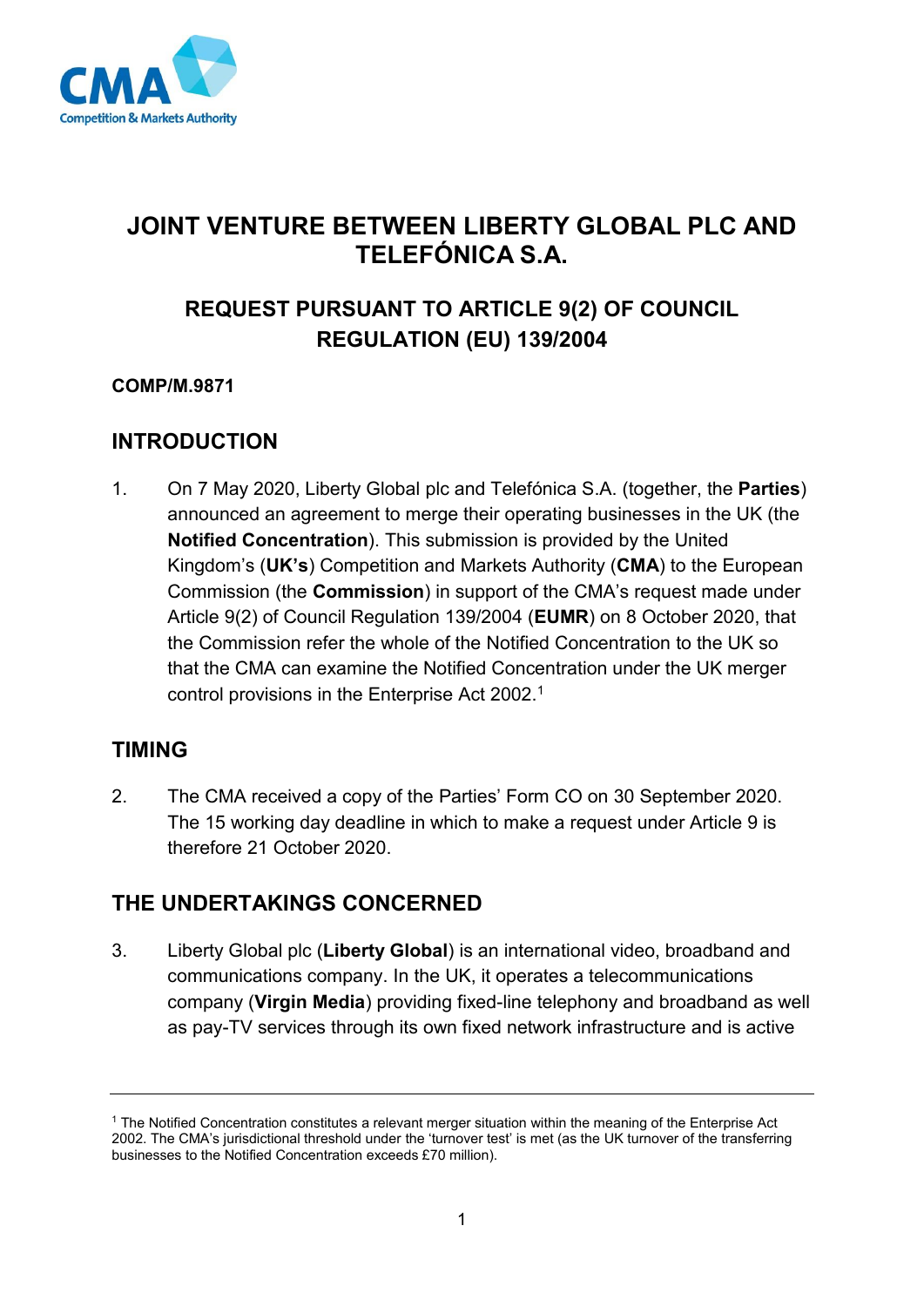in the wholesale supply of leased lines.<sup>2</sup> It also operates **Virgin Mobile**, a mobile virtual network operator (**MVNO**). 3

- 4. Telefónica Europe Plc (**O2**) is a direct wholly-owned subsidiary of Telefónica S.A., which is the holding company of a group of companies that operate fixed and mobile communication networks in a number of EU Member States, as well as in countries outside Europe. O2 is active as a mobile network operator (**MNO**) in the UK, offering voice, SMS and mobile data services through its mobile telecommunications network, and provides wholesale network access to MVNOs. O2 also provides fixed services (including fixed voice and internet access, retail business connectivity, retail internet hosting and IT services) to business customers. 4
- 5. The Notified Concentration is the establishment of a 50:50 joint venture (**JV**) to which the Parties will contribute their UK businesses (Virgin Media (including Virgin Mobile) and O2). The Parties overlap in the supply in the UK of: (i) retail mobile telecommunications services; (ii) retail fixed telecommunications services; and (iii) certain retail business services. There are also vertical relationships that would arise due to: (i) the JV's provision of wholesale mobile access services and Virgin Media's retail activities; and (ii) the JV's provision of wholesale leased lines and mobile backhaul, and O2's wholesale and retail mobile activities. There is no horizontal overlap or vertical relationship between the Parties' activities in any EU Member State other than the UK. 5

## **APPLICATION OF ARTICLE 9(2) EUMR**

6. The CMA is making this request pursuant to Article 9(2) of the EUMR. The CMA considers that the Notified Concentration meets the criteria for referral set out in Article 9(2)(a) of the EUMR (because it threatens to affect significantly competition in a market in the UK). The CMA also believes that the referral of the Notified Concentration is consistent with the criteria set out in the Commission's notice on case referral (the **Notice**),<sup>6</sup> and, more broadly,

<sup>2</sup> Wholesale leased lines are inputs for the provision of fixed communications services (retail fixed internet access and retail business connectivity) and mobile communications services, where leased lines are purchased or selfsupplied by MNOs to connect mobile sites to their core networks.

<sup>3</sup> Section 1, Form CO submitted by the Parties on 30 September 2020 (**Form CO**).

<sup>4</sup> Section 1, Form CO

<sup>5</sup> During the Transition Period until 31 December 2020, European Union law - with certain limited exceptions which are not applicable to this submission - continues to be applicable to and in the UK. Therefore, any reference to Member States in Union law shall be understood as including the UK. Every reference to EU or EEA Member States in this request includes the United Kingdom unless explicitly states otherwise.

<sup>6</sup> Official Journal 2005/C 56/02.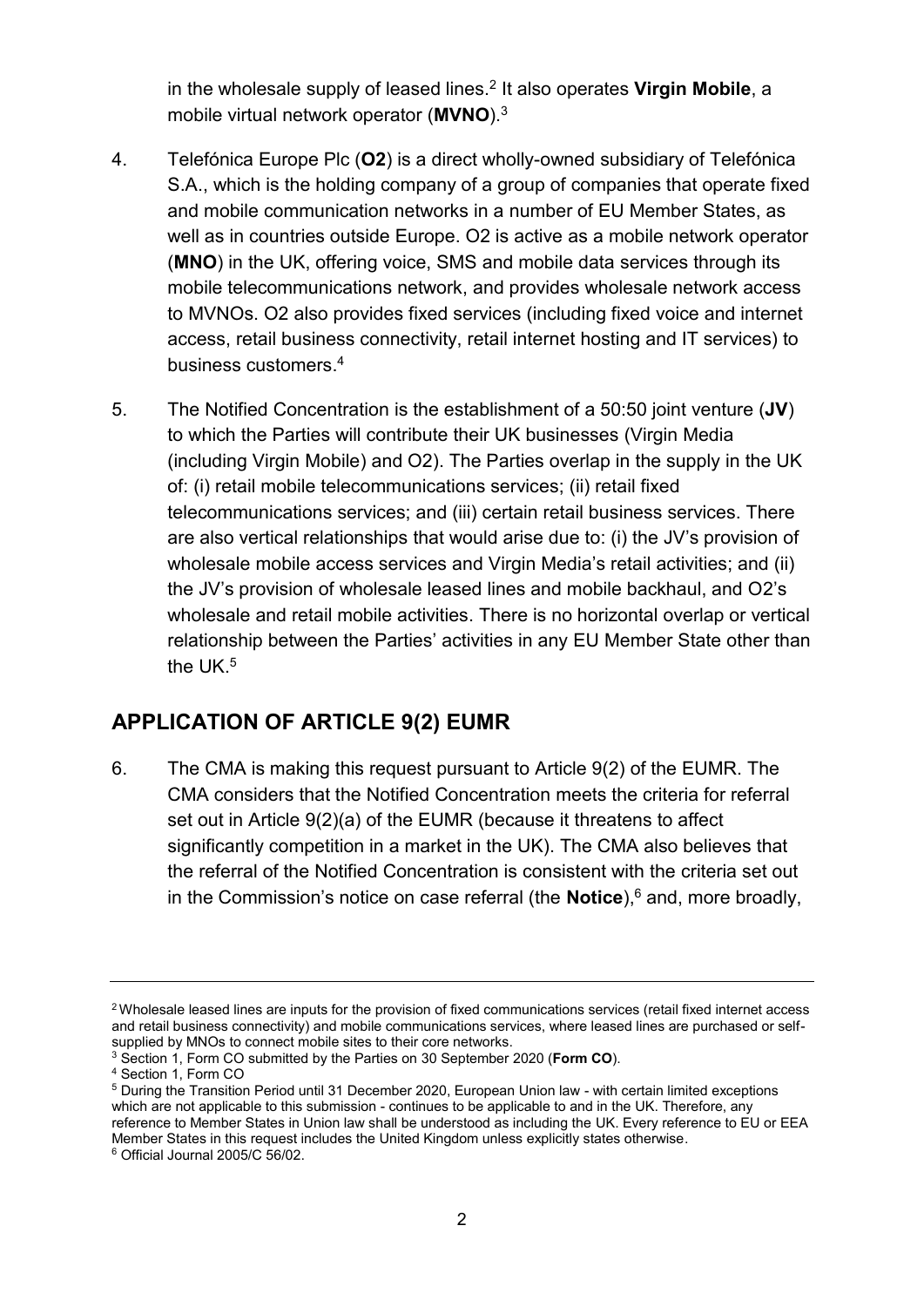with the guiding principles for the transfer of mergers cases set out in the EUMR.

- 7. The CMA also considers that the factors that justify the referral of this case are particularly compelling within the context of the UK's exit from the EU and the approaching expiration of the Transition Period.<sup>7</sup>
- 8. The CMA has taken due regard of these factors and, for the reasons set out below, considers that it is appropriate that the case be referred to the CMA for investigation.

# **THE LEGAL REQUIREMENTS FOR REFERRAL**

- 9. In order for a referral to be made under Article 9(2)(a) of the EUMR, the CMA is required to show that the Notified Concentration 'threatens to affect significantly competition in a market within the UK, which presents all the characteristics of a distinct market.' The Notice indicates that in order for the Commission to refer the case to the CMA, the CMA must demonstrate that, based on a preliminary analysis, there is a 'real risk that the transaction may have a significant adverse impact on competition,' and thus deserves 'close scrutiny.' In addition, the CMA must show that the geographic markets affected by the transaction are national in scope or narrower.
- 10. Based on the evidence that is available to date, the CMA believes that the requirements of Article 9(2)(a) of the EUMR are met in this case.

### *Notified Concentration threatens to affect significantly competition*

- <span id="page-2-0"></span>11. Without prejudice to the outcome of a full investigation into the competitive effects of the Notified Concentration, the CMA's preliminary analysis indicates that the nature of the vertical relationships between the Parties raises *prima facie* concerns in relation to a possible significant adverse impact on competition in UK markets, in particular as a result of the following theories of harm:
	- *(a)* **Input foreclosure in relation to wholesale mobile services (upstream) and MVNOs (downstream) in the UK:** O2 supplies wholesale mobile services to MVNOs, including Sky. The JV may have both the ability and incentive to restrict the supply of these critical services. First, the JV may have an incentive to foreclose MVNOs in order to weaken competition in

<sup>&</sup>lt;sup>7</sup> As per Article 126 of the [Withdrawal Agreement,](https://assets.publishing.service.gov.uk/government/uploads/system/uploads/attachment_data/file/840655/Agreement_on_the_withdrawal_of_the_United_Kingdom_of_Great_Britain_and_Northern_Ireland_from_the_European_Union_and_the_European_Atomic_Energy_Community.pdf) the Transition Period for the UK's exit from the EU will end on 31 December 2020.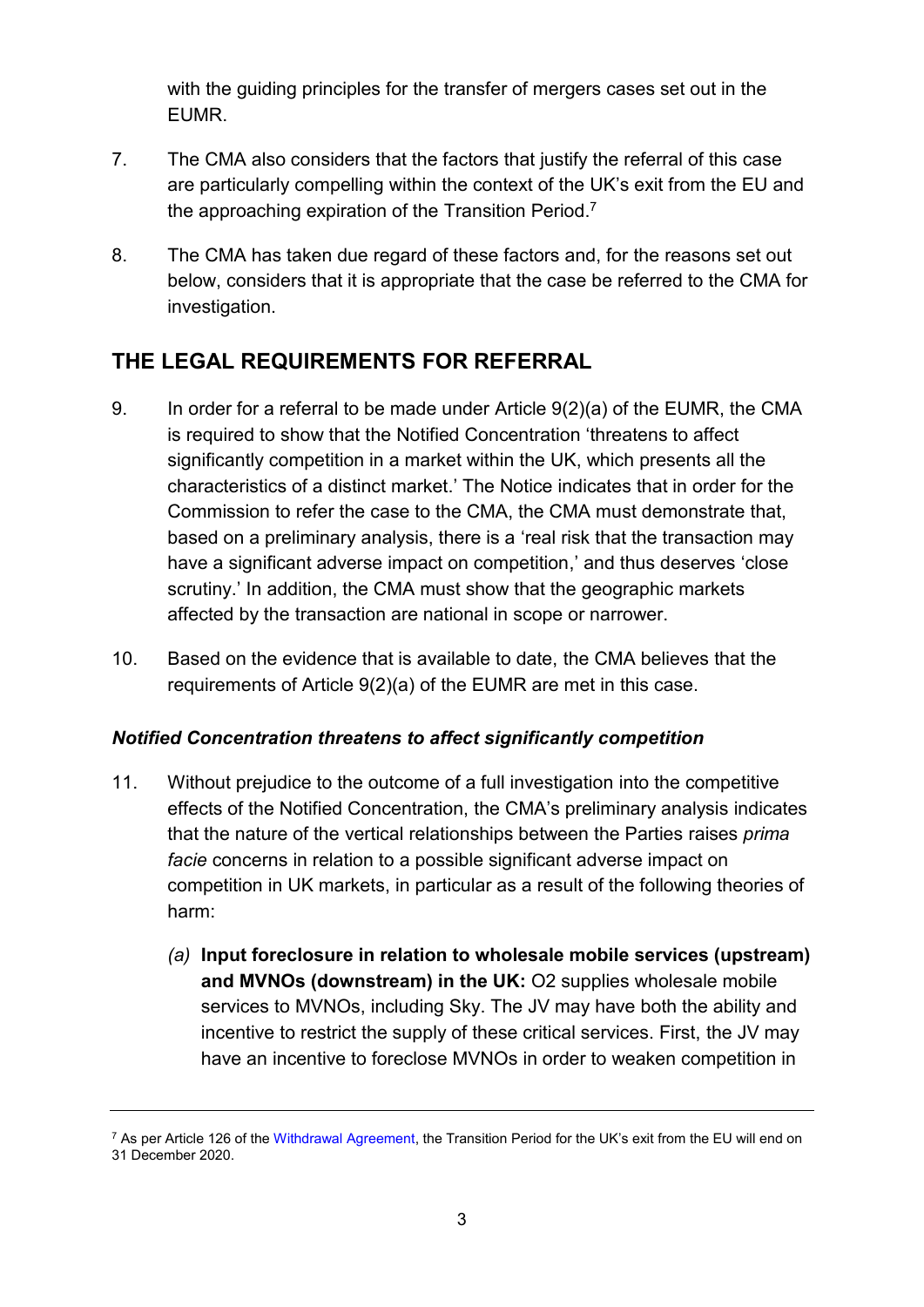retail mobile services in general. $8$  Second, the JV would also have significant retail fixed telecoms and television businesses (unlike O2) and may therefore have an incentive to foreclose MVNOs operated by firms that supply retail bundles (ie, fixed-mobile convergence (**FMC**) combining mobile with fixed telecoms and/or television) (**FMC bundles**), such as Sky. The latter scenario would be of particular concern as the take-up of FMC bundles is expected to increase in the future, given that the supply options available to FMC bundle providers may already be limited as another key supplier of wholesale mobile services, BT/EE, similarly competes at the retail level in the provision of fixed telecoms and television services.

- *(b)* **Input foreclosure in relation to wholesale leased lines and mobile backhaul (together, backhaul) (upstream) and retail mobile telecommunications services (downstream) in the UK:** Virgin Media is the second largest provider of wholesale leased lines and is the only player of significant scale aside from BT. It is likely that, in some local areas, only the networks of BT and Virgin Media are close to customer sites (and the feasibility of using BT's network depends on the effectiveness of the regulatory requirements that govern its operations). The JV would comprise a much larger retail mobile business than Virgin Mobile would on a standalone basis in the counterfactual and may therefore have an incentive to foreclose rival mobile networks. Restriction of access or deterioration in the price and/or quality of Virgin Media's backhaul services could negatively impact on the ability of MNO (or MVNO) competitors to offer attractive retail mobile telecommunications services.
- 12. In addition to assessing the vertical relationships outlined above, any review of the Notified Concentration will need to consider potential horizontal unilateral effects in relation to retail mobile telecommunications services in the UK. Although Virgin Mobile is a relatively small retail mobile supplier, the Notified Concentration would strengthen O2 as the UK player with the largest (or second largest) market share.<sup>9</sup> Significant adverse effects in these markets could lead to higher prices, less choice and less innovation for UK customers, negatively impacting businesses and consumers across the UK.

<sup>&</sup>lt;sup>8</sup> By having an expanded retail mobile offer (as a result of combining Virgin Mobile with O2), the JV may be better placed to capture any retail mobile customers that switch away from a foreclosed MVNO.

 $^9$  According to the Parties' data, O2 has the largest share of retail mobile subscribers and has a similar share of revenue to the BT/EE entity (the precise figure depends on the year in question).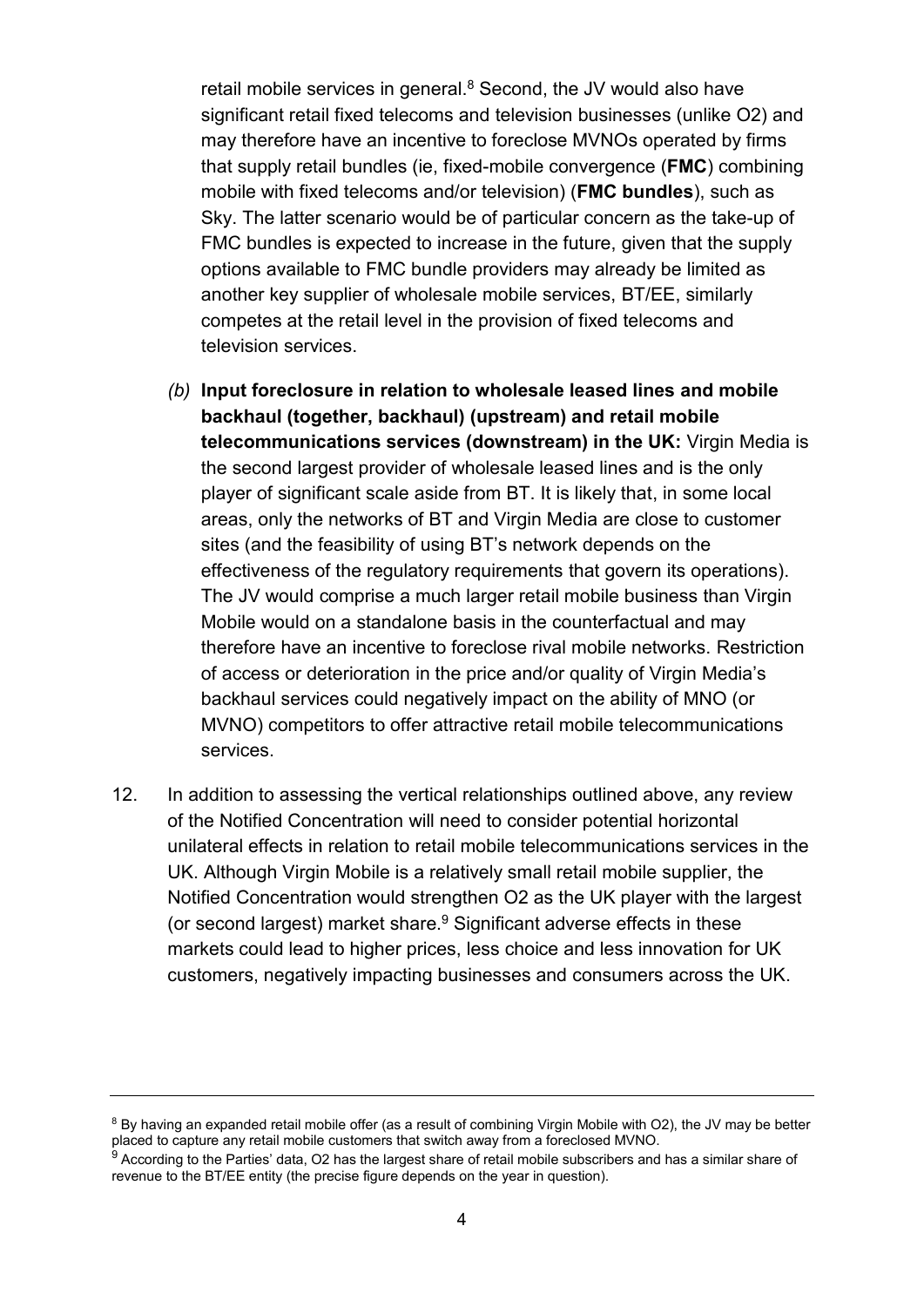### *National (or narrower) scope of the geographic markets affected by the Notified Concentration*

- 13. It is well-established that the affected markets within the scope of the Notified Concentration are, at their widest, national (as consistently reflected in Commission and CMA precedent in relation to the markets at issue). As set out in the Parties' Form CO, horizontal overlaps and vertical relationships arise in several markets in the UK (or sub-segments of these markets), including in relation to the supply of:
	- *(a)* Retail mobile telecommunications services;
	- *(b)* Retail fixed internet, voice and TV services;
	- *(c)* Retail business connectivity and other retail business services;
	- *(d)* Wholesale mobile services; and
	- *(e)* Wholesale leased lines.
- 14. It is clear that the impact of the structural changes brought about by the Notified Concentration does not '[go] beyond the border of any one EU Member State.' <sup>10</sup> As explained above and without prejudice to the outcome of a full investigation, the CMA considers that that the Notified Concentration may have a significant impact on competition in several markets within the UK retail sector (in particular, as a result of the input foreclosure referenced at paragraph [11](#page-2-0) above). The CMA therefore considers that the second requirement of the Article 9(2)(a) test is met, since the Notified Concentration affects geographic markets that are at widest, national in scope.

# **THE FACTORS THAT JUSTIFY REFERRAL**

15. The Notice sets out a series of other factors, in addition to the legal requirements set out above, that are intended to inform the re-attribution of cases between the Commission and EU Member States, consistent with the principle of subsidiarity enshrined in the Treaty on European Union. <sup>11</sup> The Notice states that these factors are inter-linked and that the respective weight placed upon each of them will depend upon the specificities of a particular case, with the need to ensure the effective protection of competition in all markets affected by the transaction remaining of paramount importance.

<sup>10</sup> EUMR, recital 8.

<sup>&</sup>lt;sup>11</sup> Treaty on European Union, Article 5.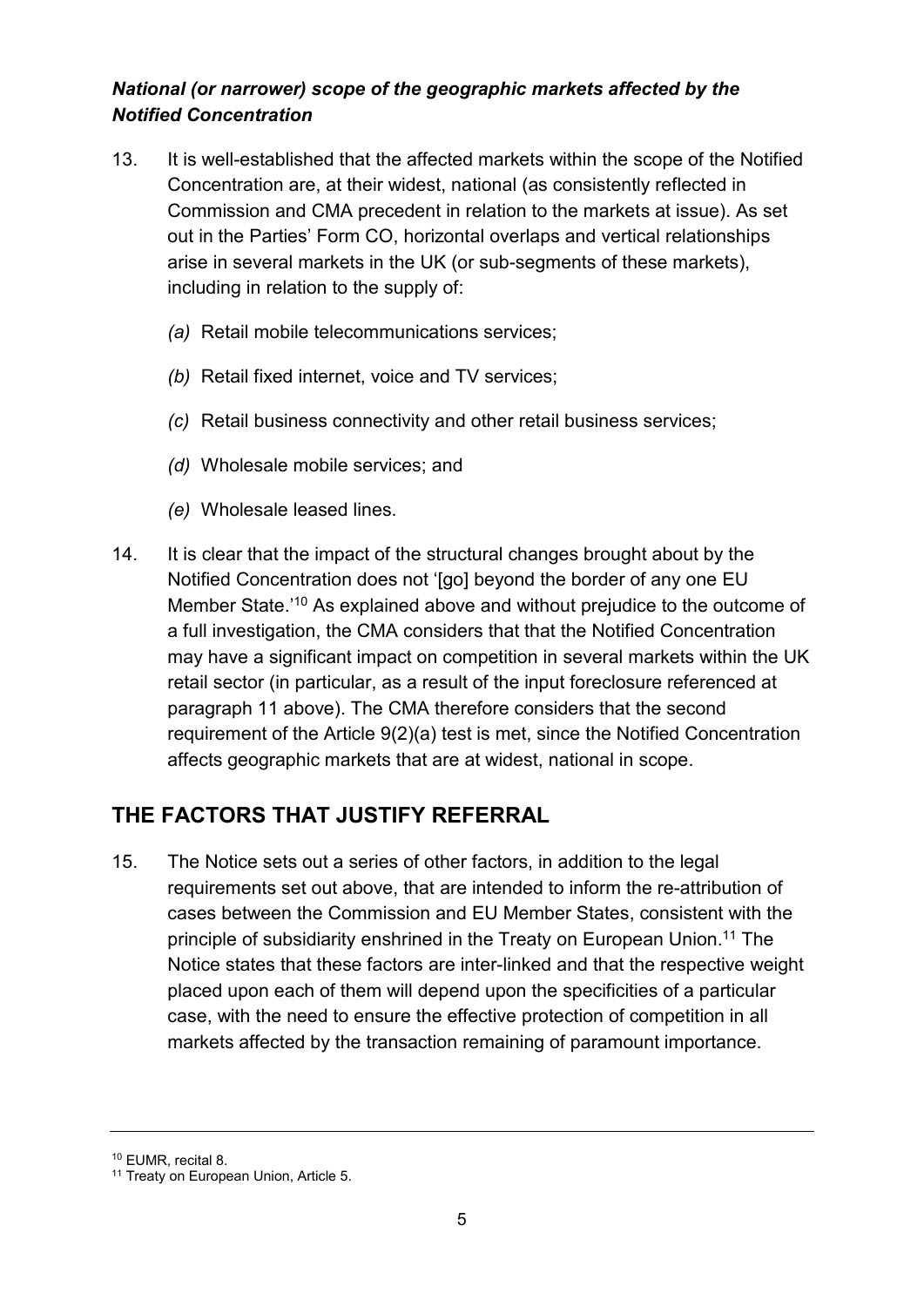16. Based on the evidence provided in the Form CO, it is apparent that these factors support the referral of the Notified Concentration pursuant to Article 9(2)(a) of the EUMR.

### *More appropriate authority*

17. According to paragraph 9 of the Notice, in deciding the more appropriate authority to deal with a case, regard should be had to the specific characteristics of the case as well as the tools and expertise available to the authority. Particular regard should also be had to the likely locus of any impact on competition resulting from the merger. Finally, the Notice states that regard will be had to the 'implications, in terms of administrative effort' of the contemplated referral, which the Notice suggests is likely to require 'consideration of the relative cost, time delay, legal uncertainty and the risk of conflicting assessment' associated with an investigation being carried out by multiple authorities.

### *Characteristics of the case*

- 18. The characteristics of the Notified Concentration make the CMA uniquely wellplaced to assess it.
- 19. First, the CMA has recent direct experience in the markets that fall within the scope of the Notified Concentration, having reviewed similar overlaps and non-horizontal relationships in the 2016 acquisition by BT Group Plc (**BT**) of EE Limited (**EE**) (*BT/EE*). <sup>12</sup> The Notified Concentration is the second recent example (following *BT/EE*) in the UK of a 'convergent' transaction between a firm primarily active in fixed services and another in mobile services. The Notified Concentration also entails vertical consolidation similar to *BT/EE*, in which the CMA investigated several theories of harm pertinent to the assessment of the Notified Concentration. In particular:
	- *(a)* The Notified Concentration requires an assessment of whether the JV could foreclose MVNO rivals that rely on its wholesale mobile services. In *BT/EE*, the CMA considered whether the merged entity could foreclose MVNO rivals that rely on its wholesale mobile services.
	- *(b)* The Notified Concentration requires an assessment of whether the JV could foreclose (i) downstream competitors that are reliant on its wholesale leased lines and mobile backhaul services, and (ii) upstream

<sup>&</sup>lt;sup>12</sup> Anticipated acquisition by BT Group plc of EE Limited (15 January 2016). BT is a UK-based telecommunications company active in fixed-line and mobile communications, including provision of mobile backhaul services to MNOs. EE, prior to the merger, was an MNO offering mobile services and wholesale access to its mobile network.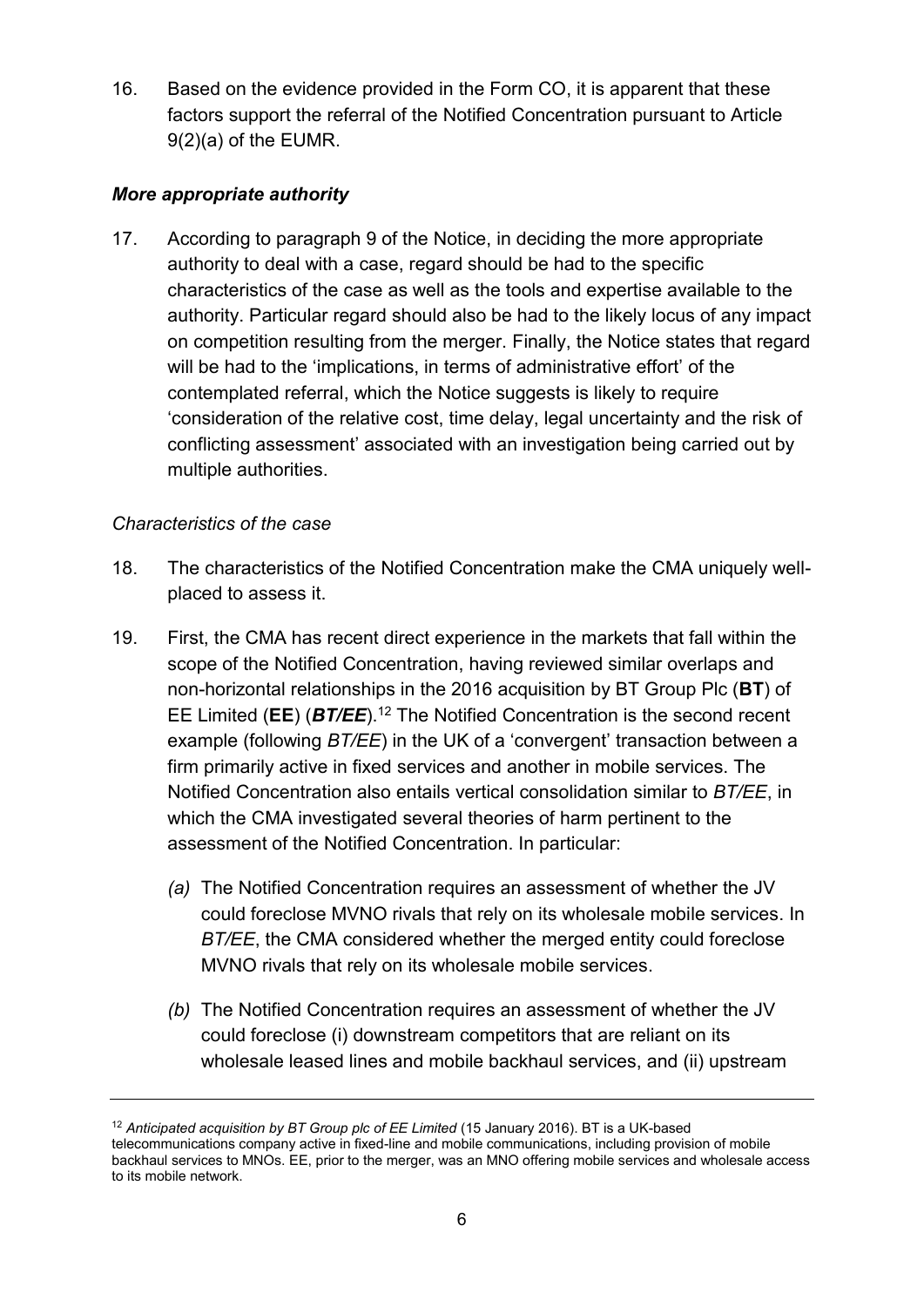rivals from access to O2's demand for backhaul. In *BT/EE*, the CMA investigated whether the merged entity could foreclose downstream rivals in the retail mobile market that rely on its mobile backhaul services. The CMA also investigated whether customer foreclosure concerns would arise through *BT/EE* self-supplying mobile backhaul services.

- *(c)* The Notified Concentration requires an assessment of whether the JV raises competition concerns in the retail mobile market. In *BT/EE*, the CMA considered whether concerns could arise from horizontal theories of harm involving retail mobile.
- *(d)* The Notified Concentration requires an assessment of whether the increased ability of the JV to offer FMC bundles will increase its ability and incentive to foreclose rivals. In *BT/EE*, the CMA assessed whether conglomerate concerns could arise from the ability of *BT/EE* to cross-sell FMC bundles.
- 20. By contrast, the Commission's most recent assessment of UK telecommunications markets, in *H3G/Telefonica UK*, focused primarily on the existence of a significant impediment to effective competition (an **SIEC**) arising from overlaps in the retail and wholesale mobile telecommunications markets.<sup>13</sup> These horizontal overlaps form just one aspect of the theories of harm that are relevant to the Notified Concentration. While the Commission is undoubtedly well-placed to analyse the Notified Concentration, this should not be determinative of whether the Commission is, as stated in the Notice, the *'*more appropriate' authority to investigate this case.
- 21. Second, the CMA considers that a referral would ensure an efficient allocation of the administrative efforts expended on the case. Any effects on competition arising as a result of the Notified Concentration will be exclusively felt in the UK and after the expiration of the Transition Period. The CMA gave the Commission and the Parties early notice of its intention to submit an Article 9 request (in a reasoned submission made in July 2020, shortly after the first draft of the Form CO was submitted by the Parties), to enable the Commission and the Parties to take this into account during pre-notification discussions. The Commission retaining jurisdiction would raise a material risk of conflicting assessment between this case and subsequent cases in the UK telecoms sector (which will from 2021 fall under the exclusive jurisdiction of the CMA with respect to their effects in UK markets). The legal test that each authority applies is different: the CMA applies a 'substantial lessening of competition' test rather than the SIEC test applied by the Commission. The

<sup>13</sup> M.7612, *Hutchison 3G UK / Telefonica UK* (2016).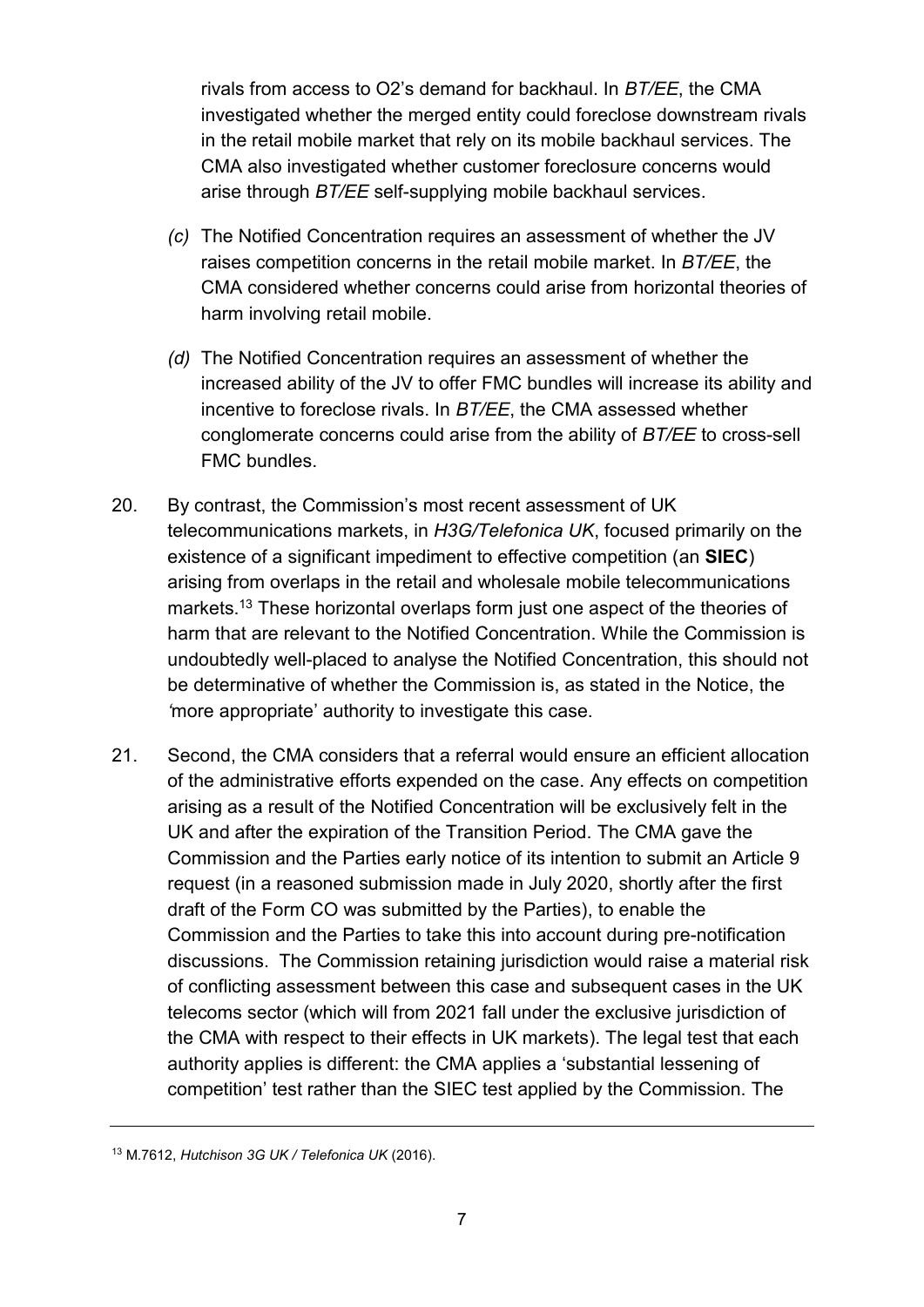CMA notes, in addition, that there is, following the General Court's recent annulment of the Commission's prohibition of the *H3G/Telefonica UK*  merger,<sup>14</sup> considerable uncertainty around the application of the SIEC test, particularly pending the appeal of that judgment to the Court of Justice. As the 'substantial lessening of competition' test was applied in the last major transaction in this sector in the UK (*BT/EE*), and will be applied in all future transactions (given the imminent end of the Transition Period), the risk of conflicting approaches to assessment would be minimised by the transfer of the case to the CMA.

- 22. Third, in light of the UK's departure from the EU, the relevance of the case to support European Union policy objectives, or to '[ensure] consistency in the way the different mergers falling into its competence in this sector are assessed throughout the EU',<sup>15</sup> is materially less significant. The position in this case should therefore again be distinguished from other telecommunications cases in which requests under Article 9 of the EUMR have been rejected by the Commission.<sup>16</sup>
- 23. The Commission has consistently noted the value of the same authority ensuring consistency across cases in similar markets in decisions rejecting several previous Article 9 requests.<sup>17</sup> In light of the UK's departure from the EU, the interests of consistency now speak in favour of a referral in this case.

#### *Tools and expertise of authority*

- 24. The CMA has recent significant expertise of investigating the relevant markets (including as regards the legacy position of BT in fixed telecommunication services and the specificities of the UK regulatory regime) through its review of *BT/EE*.
- 25. Based on a preliminary assessment, the CMA believes that the relevant markets affected by the Notified Concentration potentially have regional characteristics. Any UK-specific regional characteristics to the relevant

<sup>14</sup> Judgment in Case T-399/16, *CK Telecoms UK Investments Ltd v European Commission* (28 May 2020). <sup>15</sup> EC Decision relating to Article 9, referring to Case M.7612, *Hutchison 3G UK / Telefonica UK* (4 December 2015), paragraph 59.

<sup>16</sup> EC Decisions relating to Article 9, referring to Cases M.7978, *Vodafone / Liberty Global* (3 August 2016); M.7612, *Hutchison 3G UK / Telefonica UK* (4 December 2015); M.7018 *Telefonica Deutschlan D / E-Plan* (31 October 2013).

<sup>17</sup> For example, in response to the referral request by the CMA in relation to *Hutchison 3G UK / Telefonica UK*, the Commission stated that it had a strong interest in 'ensuring consistency in the way different mergers falling into its competence in this sector are assessed throughout the EU' (para 59); in response to the referral request by the BKA in relation to *Telefonica Deutschlan D / E-Plan*, the Commission stated that the Commission was best placed to investigate because of the 'need to ensure consistency in the application of merger control rules in the mobile telecommunications sector and given the Commission's experience in assessing cases in this sector (see [related press release\)](https://ec.europa.eu/commission/presscorner/detail/en/IP_14_95).'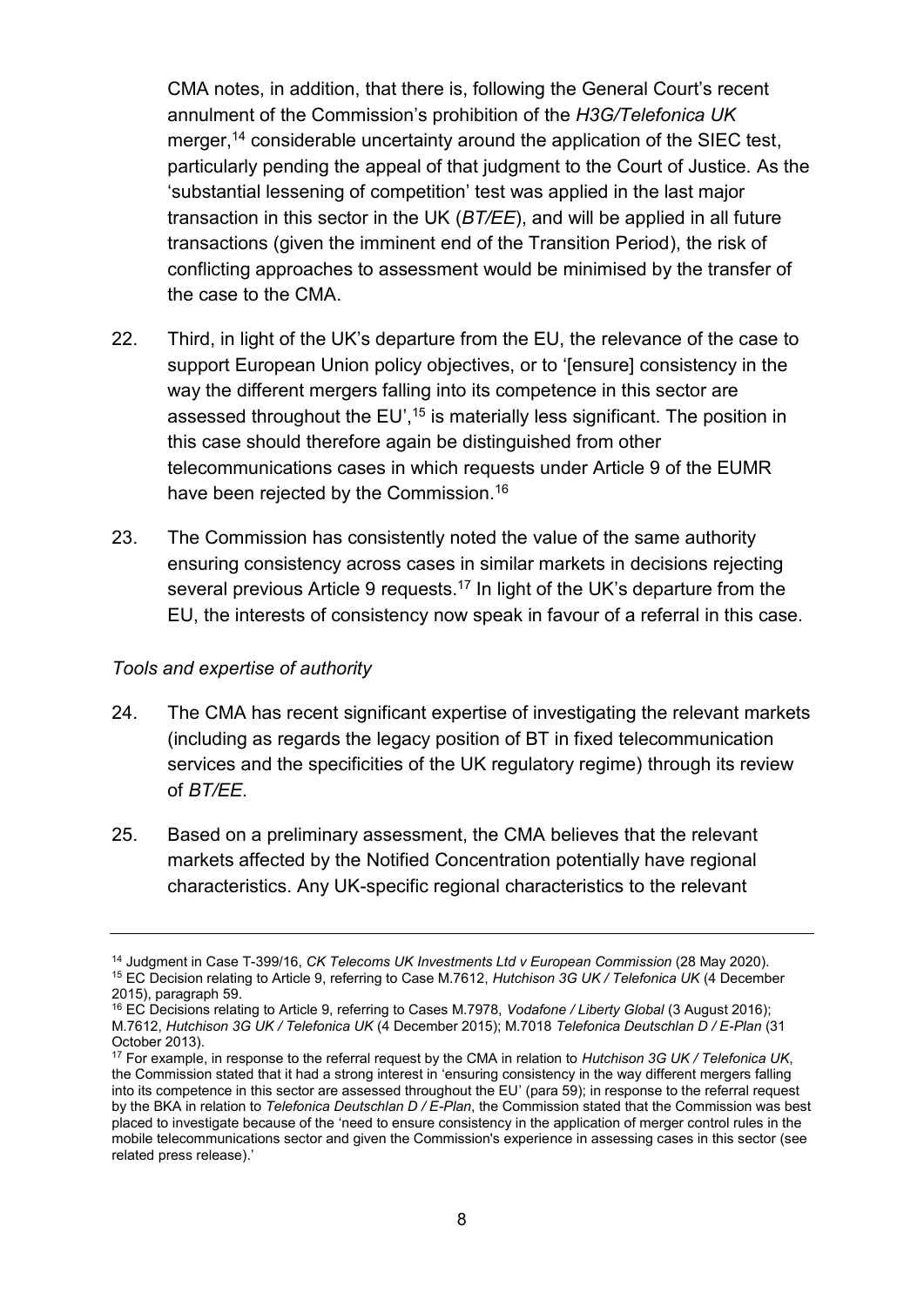markets would make the CMA best-placed to leverage its knowledge of local variation and legacy suppliers from *BT/EE*. <sup>18</sup> The CMA also has a longstanding history of cooperation with the UK's communications regulator Ofcom, which will facilitate an efficient, well-targeted investigation prioritising key substantive issues that affect UK consumers.

26. As noted above, the Commission's most recent assessment of UK telecommunications markets, in *H3G/Telefonica UK*, focused primarily on the existence of an SIEC arising from overlaps in the retail and wholesale mobile telecommunications markets.<sup>19</sup> These horizontal overlaps form just one aspect of the theories of harm relevant to the Notified Concentration.

#### *Locus of impact on competition*

- 27. The CMA considers that the Commission should have particular regard (as envisaged by the Notice) to the fact that the effects of the Notified Concentration are wholly UK-centric. The transaction solely concerns undertakings operating fixed and mobile telecommunications services in the UK. Any adverse effects resulting from a loss of competition will be felt exclusively by consumers in the UK (and/or regions within) and would not have any impact on competition in markets in any other EU Member States, including on any cross-EU telecommunications initiatives.
- 28. Given the nexus of these competition concerns, the CMA considers that the principle of subsidiarity strongly supports a referral to the UK and should be given particular weight given the imminent end of the Transition Period. The UK has already left the EU and the Transition Period during which the UK remains part of the 'one-stop-shop' for EU merger control expires in less than three months' time. Absent a referral to the CMA, there is a reasonable prospect (if it is not possible to eliminate any 'serious doubts' in relation to the *prima facie* concerns set out above in a Phase 1 investigation) that the Commission (and other EU Member States) would be expending time and resources assessing a case that affects only competition in the UK after the end of the Transition Period (with any effects on UK consumers being liable to arise only after the end of the Transition Period).
- 29. More extreme outcomes could arise in the event that any Commission decision in relation to the Notified Concentration is subsequently appealed. The Commission could be engaged in the appeals process with the General

<sup>&</sup>lt;sup>18</sup> For example, the supply of wholesale leased lines depends on local infrastructure and coverage by providers varies across the UK. Some of Liberty Global's documents imply it takes a localised approach developing and marketing its fixed lines across the UK (see eg Annex Liberty Global 5.4.LG 1.0000022, slide 46). <sup>19</sup> M.7612, *Hutchison 3G UK / Telefonica UK* (2016).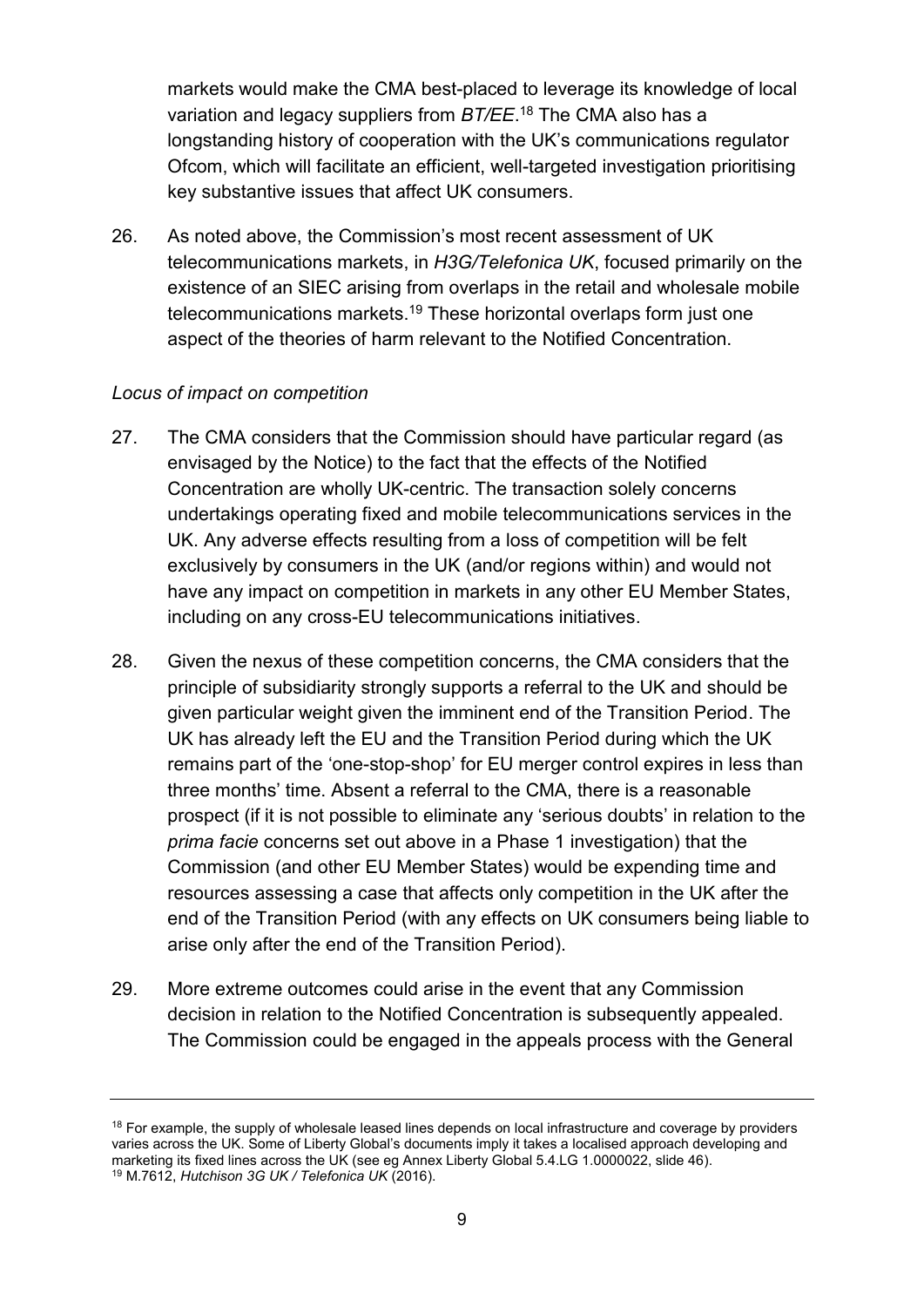Court for several years regarding a concentration which raises solely UKspecific competition concerns with no bearing on trade between EU Member States. Any decision by the General Court would relate to the application of Commission rules, such as the SIEC standard, which will no longer apply in the UK by that time.

- 30. The transfer of the case would also be consistent with other ongoing cases in which the Commission and the CMA have agreed to the transfer of mergers involving only UK markets in which *prima facie* competition concerns had been identified at the time of referral, including:
	- *(a)* the joint venture entered into by Carlsberg A/S and Marston's PLC, in which the notifying parties submitted (and the Commission, granted) a referral request under Article 4(4) of the EUMR; and
	- *(b)* the acquisition by XPO Logistics, Inc. of Kuehne + Nagel Drinkflow Logistics Holdings Limited, in which the notifying parties submitted (and the Commission, granted) a referral request under Article 4(4) of the EUMR.
- 31. There is no obvious basis upon which these cases can be distinguished from the present case.

### *One-stop shop*

- 32. The Notice explains that the 'one-stop-shop' is beneficial to competition authorities and businesses alike and makes clear these benefits should be considered when assessing referral of cases between the Commission and national competition authorities.
- 33. The benefits provided by the EUMR's 'one-stop-shop' are, of course, not applicable in this case. The Notified Concentration will either be reviewed exclusively by the Commission or by the CMA. Moreover, for the reasons explained above, the avoidance of 'potentially incoherent treatment' of merger cases, which is one of the key benefits of the 'one-stop-shop' set out in the Notice, would (when considered across multiple cases in the UK telecommunications sector) be better achieved by the transfer of the case to the CMA.

### *Legal certainty*

34. Finally, the CMA is not aware of any reasons relating to legal certainty that should mitigate against a referral. Instead, as this referral request makes clear, there are substantial compelling reasons, given the particular